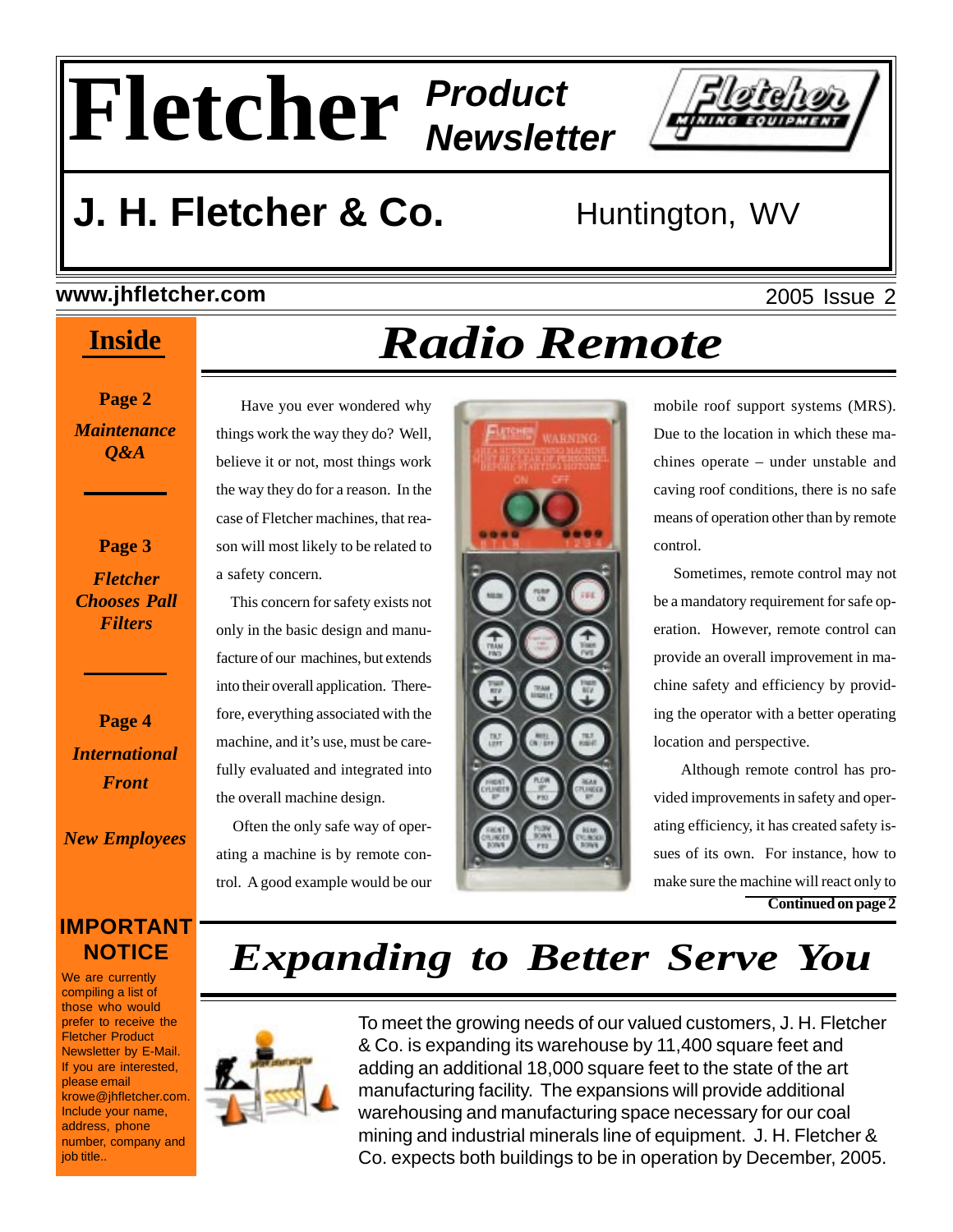#### **Continued from page 1**

signals from the transmitter associated with that machine. Further, how do you make sure that the transmitter is providing the machine with only the commands that the operator intended – in other words the machine is not operating inadvertently.

 For over two decades Fletcher has been installing remote control systems on roof bolters and mobile roof support systems. During this time we have worked closely with our remote control system manufacturers to provide systems that meet Federal and state requirements – as well as safe and efficient operation. The knowledge gained from this experience is only available to our engineers, who work closely with our remote control system suppliers.

 We provide our remote control system suppliers with specific requirements concerning operating controls (pushbuttons and joysticks) as well as operating characteristics and safeguards to prevent cross-talk and inadvertent machine operation. This cooperation between manufacturer (Fletcher) and remote control supplier exists only with specific manufacturers of remote control systems. Those manufacturers of remote control systems which are not used as original equipment parts on our machines do not have the benefit of our experience, background and knowledge. Hence, their systems may not meet our requirements for safety, reliability and overall operating convenience. In fact, in some cases applying these systems to our machines could create potentially hazardous conditions.

 If you are using a Fletcher machine which was originally supplied with a remote control system, you should never retrofit this machine with a remote control system that is not provided by Fletcher. Additionally, if you are considering adding a remote control system to a Fletcher machine, make sure the system is provided by Fletcher.

 In recent years considerable improvement in the design and manufacture of remote control systems has occurred. Many of our older systems can, and should be, updated to provide the latest safety devices and operator convenience. The original system used a bulky transmitter in conjunction with a machine mounted relay operated receiver control system. Today, this system uses a transmitter not much larger than a TV remote control and the receiver unit is totally solid state (eliminating bulky and less than reliable relays).

 All Fletcher remote control systems are designed to integrate with the machine to provide optimum safety, reliability and operator convenience. Only Fletcher, working in conjunction with our authorized remote control suppliers can provide a system that properly integrates with the overall machine design. Use of anything other than an OEM supplied remote control system can create serious safety hazards.

 For further information concerning the installation or update of remote control systems on Fletcher machines contact your local Fletcher sales representative – or call our Sales Office at (304) 525-7811.

# *Maintenance Q & A*

- *Q.* On my machines dust suppression system, I know there are 3 silencers to reduce noise. One silencer is located in each exhaust and the third is in the intake line of the blower cooling air inlets. If my system gets "dusted out" and the silencers get filled with dust, how do I clean them?
- *A.*This is an important question because if the silencers get filled with dust their noise reducing properties can be adversely affected. The silencers should simply be removed and flushed with water. A plug has been provided for draining the silencer after flushing, make sure the plug is put back in before re-installing the silencer. Also make sure the silencers are installed in the correct direction. A sticker is attached indicating the inlet port which can also be recognized as the port on the end with the clean out plug. *Clean out plug*

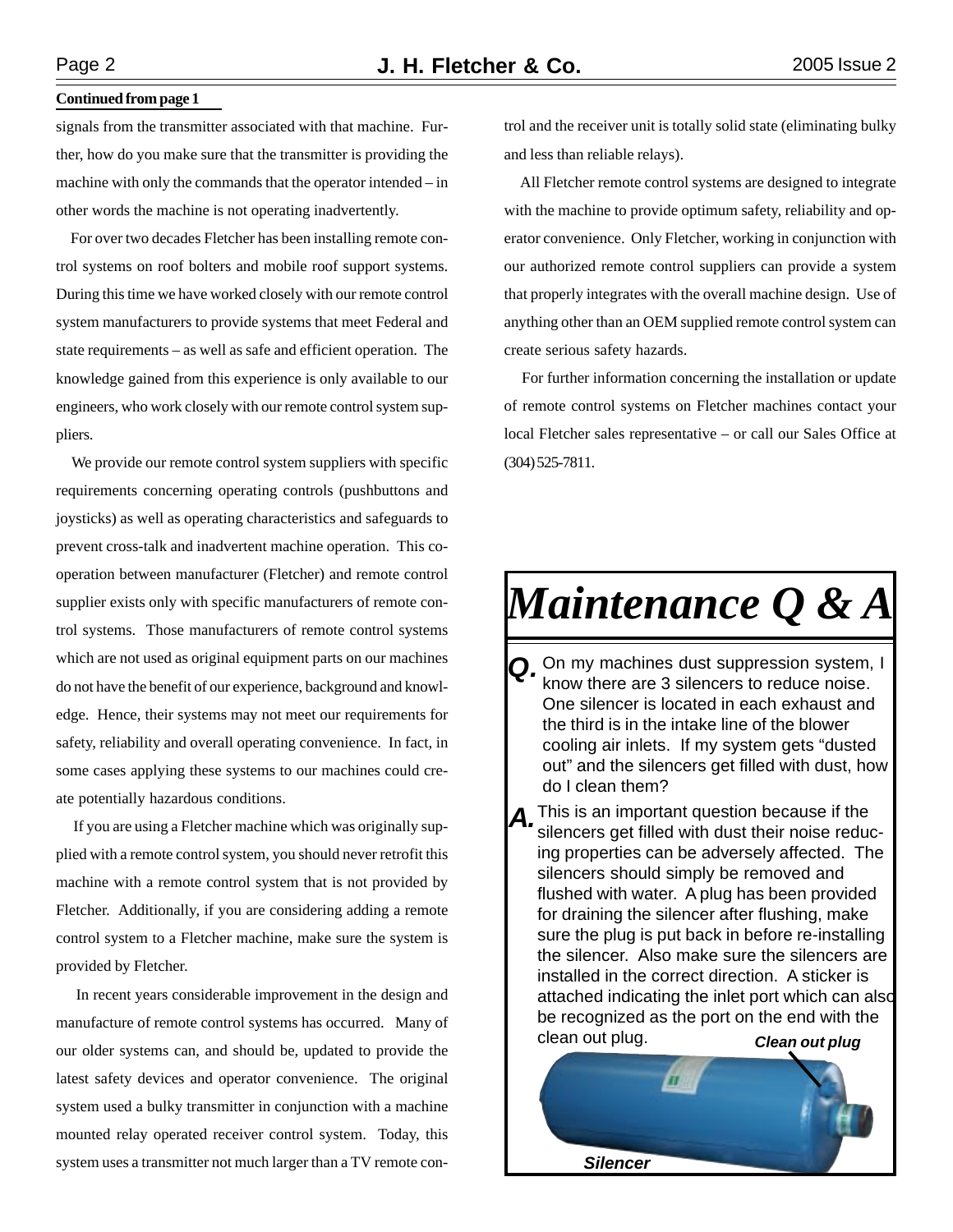# **Fletcher Chooses Pall as Standard**

Oil filtration is one of the easiest and most important ways to maintain a productive machine. Dirty oil causes wear to the pumps, valves, motors, hoses, and cylinders in your hydraulic system.

Availability of production equipment is critical and a good filtration system will help avoid premature component failure and down time. J. H. Fletcher & Co. has chosen Pall as their standard filtration system. The filter elements are designed to hold the trapped dirt inside the filter even with cyclic hydraulic loading of the filter. On machines using the new Pall filtration system, mines are getting pump life in excess of 5 years.

J.H. Fletcher & Co. switched to Pall filter elements and housings for several reasons. The filter elements that we use have a *12 micron absolute rating*. This filtration level is consistent with the requirements of our sleeve bearing gear pumps, our

piston pumps and motors, our valves and our electro-hydraulic controls. We chose to have a proprietary size element and housing so elements of inferior or incorrect construction and/or specification could not be substituted. The current filter housings have certain advantages over the previously used filter housings: (1) When a dirty filter indicator showed red on the previous filter, it was already bypassing 15-20% of the oil flow. The indicator shows a dirty filter at a pressure differential of 35 PSI, but does not begin bypassing oil until a pressure differential of 50 PSI. (2) The previous top loading housing allows dirt to fall back into the housing when changing the filter. The Pall has a removable bottom bowl which allows all dirt and oil to be disposed of when changing the filter. (3) The bypass indicator on the previous housing is internal and can not be tested or easily replaced. The bypass indicator on the Pall housing is external and can be tested and easily replaced.



Bill Kendall (JHF Western District Sales Manager) has conducted a field study of the Pall

filtration system with the cooperation of a Western Mine. The mine previously used a filtration system with synthetic 10 micron elements (*10 micron nominal rating*). After 3 weeks with the Pall filters installed, they had 15 times fewer 5 micron particles and cut their 15 micron particles in half.

J.H. Fletcher has chosen Pall with a proprietary element and housing as their standard filtration system because we know how important clean oil is to the life of the hydraulic system. Our goal is to continually improve the quality, reliability, and availability of our machines. This is an important step toward achieving that goal.